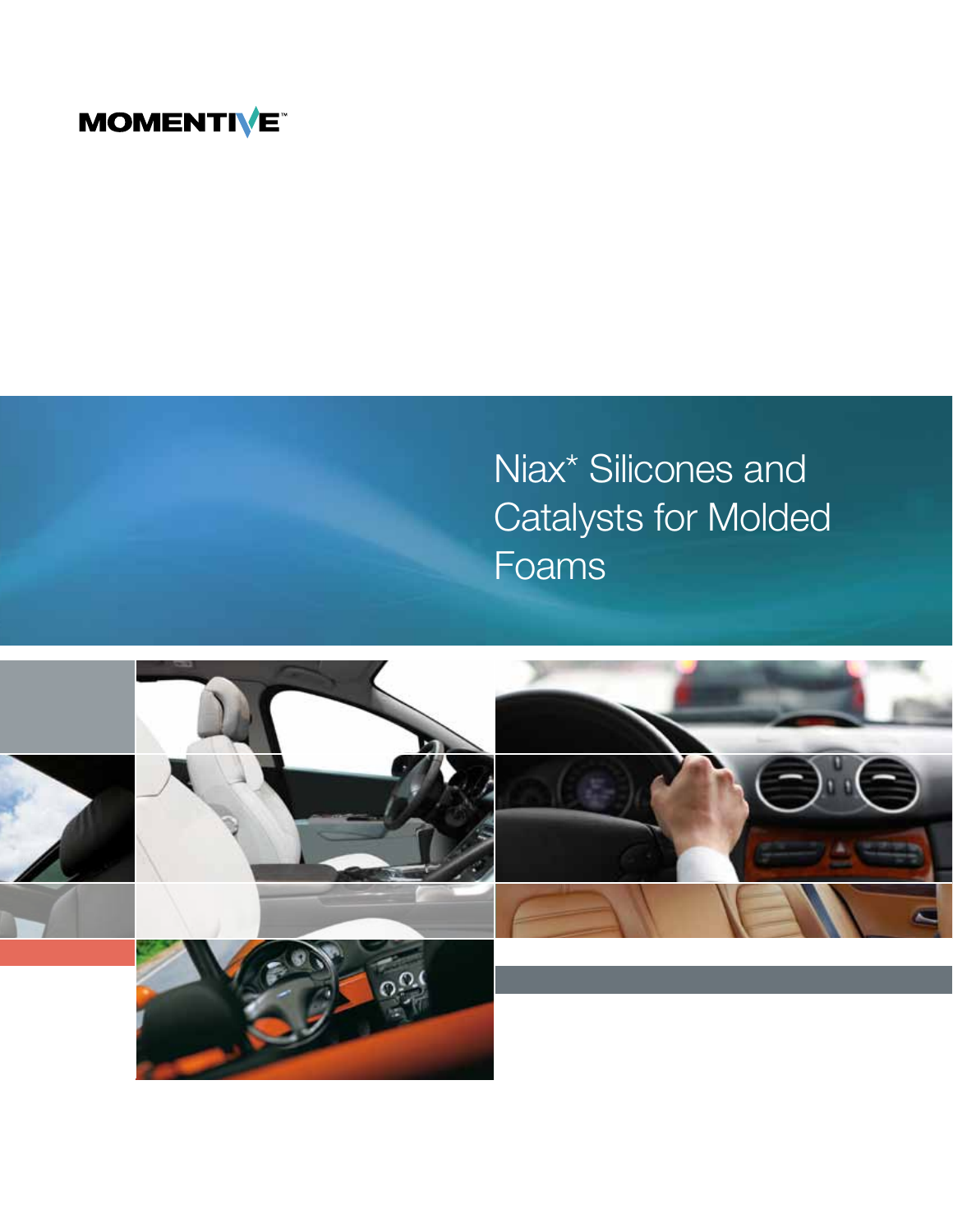# Low Emission Silicones for Molded Foams

| <b>Low Emissions Silicones</b>    | <b>Product Description</b>                                                                                                  |  |  |  |  |
|-----------------------------------|-----------------------------------------------------------------------------------------------------------------------------|--|--|--|--|
| <b>TDI-based formulations</b>     |                                                                                                                             |  |  |  |  |
| Niax* L-3555                      | high potency silicone providing superior shear stability                                                                    |  |  |  |  |
| <b>Niax L-3556</b>                | very low emission, medium - high potency silicone providing good stabilization                                              |  |  |  |  |
| <b>Niax L-3640</b>                | medium potency silicone providing good stabilization along with good foam openness                                          |  |  |  |  |
| <b>Niax L-3167</b>                | cell regulating silicone                                                                                                    |  |  |  |  |
| <b>MDI-based formulations</b>     |                                                                                                                             |  |  |  |  |
| <b>Niax L-3415</b>                | high openness silicone providing cell regulation                                                                            |  |  |  |  |
| <b>Niax L-3418</b>                | high openness silicone providing superior cell regulation                                                                   |  |  |  |  |
| <b>Niax L-3416</b>                | medium potency silicone providing good stabilization along with good foam openness                                          |  |  |  |  |
| <b>Niax L-3417</b>                | higher potency silicone providing excellent stabilization                                                                   |  |  |  |  |
| <b>TDI/MDI-based formulations</b> |                                                                                                                             |  |  |  |  |
| Niax <b>L-3640</b>                | stabilizing silicone to be used either alone or in combination with cell regulating silicone                                |  |  |  |  |
| Niax <b>L-3620</b>                | cell regulating silicone, good foam openness                                                                                |  |  |  |  |
| Niax <b>L-3630</b>                | mild stabilization silicone for optimum foam openness and good cell structure; can be suitable as a<br>stand-alone silicone |  |  |  |  |

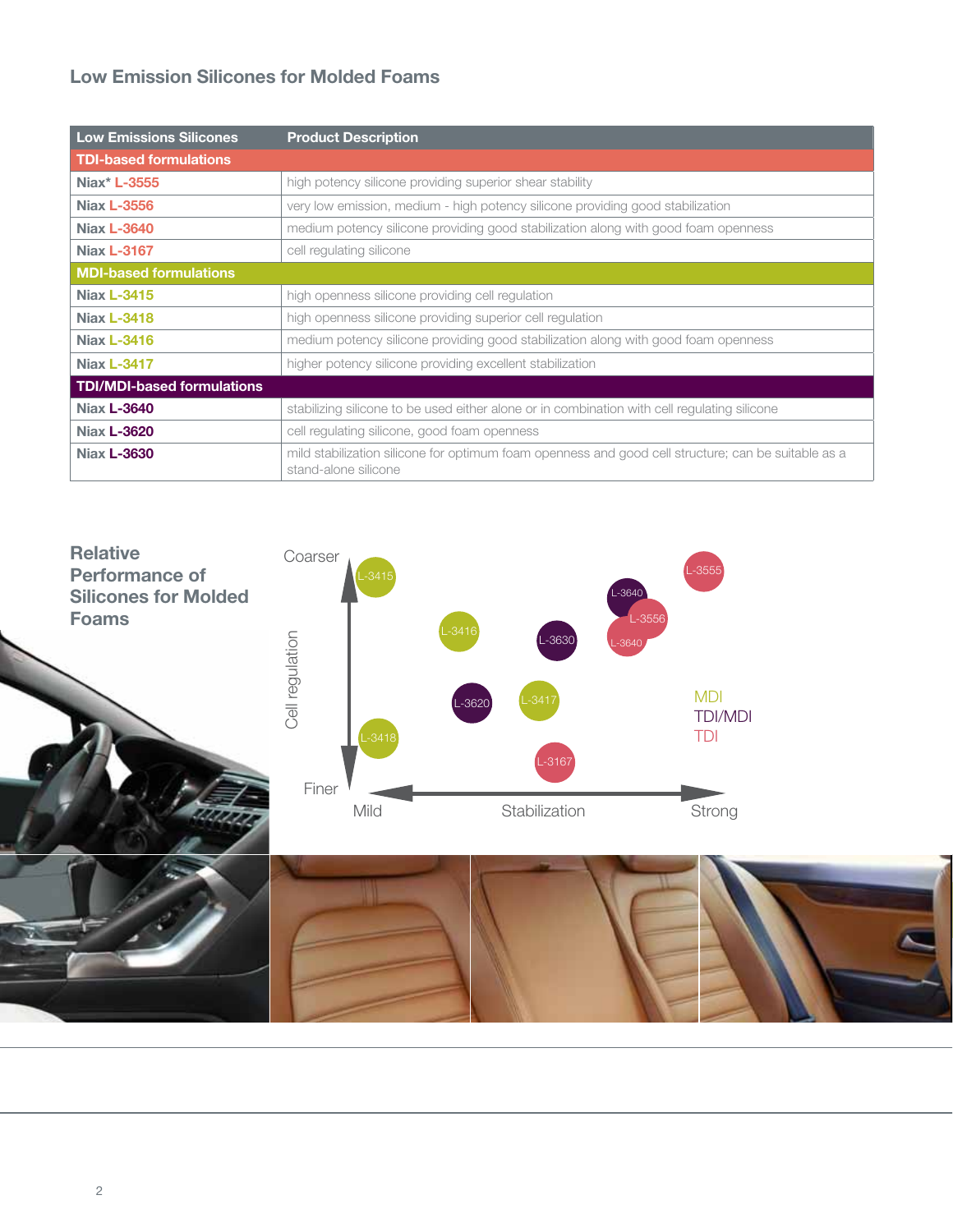# Catalysts for Molded Foams

| Niax* Catalyst                 |                            |                                |                                                                     |                                                                                                            |  |
|--------------------------------|----------------------------|--------------------------------|---------------------------------------------------------------------|------------------------------------------------------------------------------------------------------------|--|
|                                | <b>3low Amine Catalyst</b> | <b>Balanced Amine Catalyst</b> | Catalyst<br>Amine (<br>$\overline{\overset{\bigcirc}{\mathcal{O}}}$ |                                                                                                            |  |
| Niax* Catalysts                |                            |                                | <b>Product Description</b>                                          |                                                                                                            |  |
| $A-1$                          | $\bullet$                  |                                |                                                                     | Key blow catalyst                                                                                          |  |
| $A-107$                        | $\bullet$                  |                                |                                                                     | Key delayed action blow catalyst                                                                           |  |
| $A - 400$                      | $\bullet$                  |                                |                                                                     | Delayed action load building (TDI); cell opening blow catalyst; improved flowability (MDI) (low corrosion) |  |
| $A - 440$                      | $\bullet$                  |                                |                                                                     | Delayed action load building (TDI); cell opening blow catalyst; improved flowability (MDI) (low corrosion) |  |
| $A-4$                          | $\bullet$                  |                                |                                                                     | Low staining catalyst for improved surface cure                                                            |  |
| $C-174$                        | $\bullet$                  |                                |                                                                     | HR MDI blow catalyst                                                                                       |  |
| $B-26$                         | $\bullet$                  |                                |                                                                     | HR MDI delayed action blow catalyst                                                                        |  |
| $C-225$                        |                            | ٠                              |                                                                     | Delayed action catalyst; enhanced curing                                                                   |  |
| A-310                          |                            | $\bullet$                      |                                                                     | Balanced cost-effective catalyst; may enhance skin cure (MDI & MDI/TDI)                                    |  |
| A-337                          |                            |                                | $\bullet$                                                           | Surface curing catalyst; low mold temperature (MDI & MDI/TDI)                                              |  |
| A-300                          |                            |                                | $\bullet$                                                           | Delayed action load building; cell opening gel catalyst (low corrosion)                                    |  |
| $A-33$                         |                            |                                | ۰                                                                   | Key gel catalyst                                                                                           |  |
| <b>Emission Free Catalysts</b> |                            |                                | <b>Product Description</b>                                          |                                                                                                            |  |
| EF-600                         |                            | ٠                              | $\bullet$                                                           | Balanced catalyst; predominantly gel                                                                       |  |
| EF-602                         |                            | $\bullet$                      | $\bullet$                                                           | Balanced delayed catalyst; predominantly gel                                                               |  |
| EF-700                         | $\bullet$                  | ۰                              |                                                                     | Balanced catalyst; predominantly blow                                                                      |  |
| EF-705                         | $\bullet$                  | $\bullet$                      |                                                                     | Balanced cell opening delayed catalyst; predominantly blow                                                 |  |
| EF-708                         | $\bullet$                  | ٠                              |                                                                     | Balanced catalyst; predominantly blow                                                                      |  |